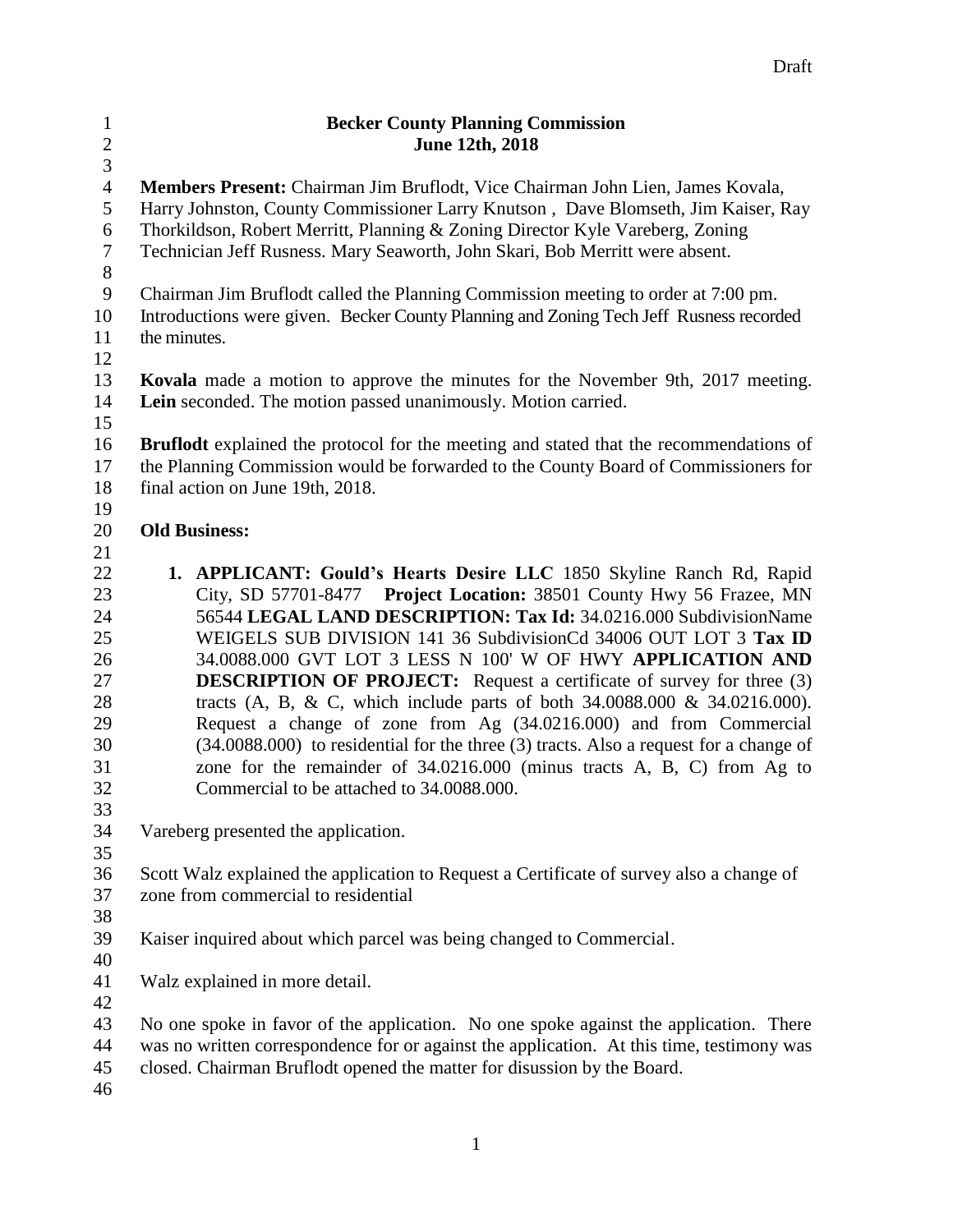- Knutson stated that it was a reasonable request.
- 
- Johnston stated that the application meets the requirements of the Ordinance.
- 

 **MOTION: John Lien made a motion to approve the request for a Certificate of Survey certificate of survey for three (3) tracts (A, B, & C, which include parts of both 34.0088.000 & 34.0216.000). and a change of zone from Ag (34.0216.000) and from Commercial (34.0088.000) to residential for the three (3) tracts. Also a request for a change of zone for the remainder of 34.0216.000 (minus tracts A, B, C) from Ag to Commercial to be attached to 34.0088.000. Ray Thorkildson seconded the motion. All in favor. Motion carried.** 

 **2. APPLICANT: Cormorant Enterprises Inc 10510 CO HWY 5 Pelican Rapids, MN 56572 Project Location: 10510 CO HWY 5 Pelican Rapids, MN 56572 LEGAL LAND DESCRIPTION: Tax Id: 06.0498.001 PT SW1/4 OF NW1/4: BEG SELY COR LAKE AREA EST PLAT TH NWLY 366.73', CONT NWLY 111.75' AL PLAT, TH NW 86.97', TH S 930' TO S LN SW1/4 NW1/4, TH ELY 550' TO WLY R-O-W LN CSAH #5, TH N 850' TO POB APPLICATION AND DESCRIPTION OF PROJECT: Request a Conditional Use Permit for approval of allowing 16 overnight RV sites.**

Vareberg presented the application.

 Scott Terry and the other owner of Cormorant Enterprises were present. Scott explained the ownership process and how they were just learning about the business that they just purchased. Terry also explained to the board that there was not a lot of sites for campers around the area, also said what they were proposing, they a septic system large enough to accommodate all the sites. Terry pointed out that the gated side of the property would not be used as an access, how far away the campers would be from the property lines and the rules of the campground proposed.

 Bruflodt explained how the campers should look and how they should sit on the campground.

Terry explained that the RV'S have to be in good shape and kept up, also this

campground is needed for the success of their new business so they will make sure

 everything is correct.Terry explained that they have approval from the Township and State.

- 
- Kovala asked if they are looking for long term Rentals.
	-

 Terry stated that is what they are looking for. 

Kaiser inquired about the lot line in back, also water ,sewer and electrical of the

proposed site.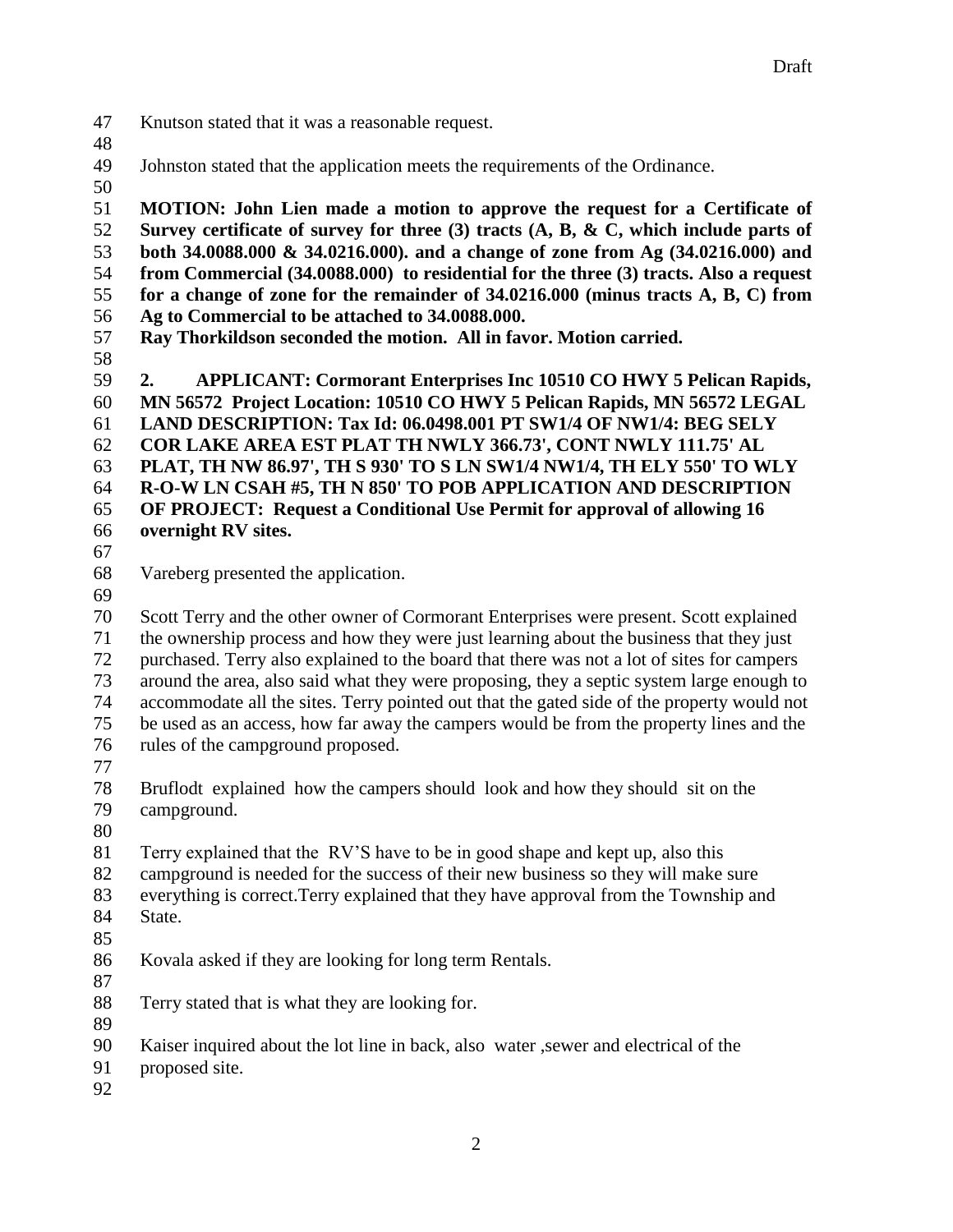- Terry explained that they had it surveyed and would verify where the pins are before
- putting campers out there and that the sewer, water and electrical would all be at every site plumbed in correctly.
- 
- Knutson stated that it would have been better to have a business plan. Knutson inquired about the easement on the property.
- 
- Terry stated that the easement would not be there and they will not have to use that road.
- Knutson asked if they had a list of stipulations for the campground.
- 
- Kaiser asked about the rows of trees drawing.
- Terry explained that the trees are not there, but could be if needed, and also explained to the board about additional parking for boats and trailers.
- 
- Moritz asked when the season started and ended and if they wanted all year placement
- 111 Terry stated that the season would be from May  $1<sup>st</sup>$ . to Oct.1<sup>st</sup> and would be all year
- placement. Terry also explained that there is two car allowed for each site, and extra 113 parking for boats and trailers.
- 
- Ilene Iverson –Olson spoke against the application. She explained some incidences
- around her home that has happened, allegedly because of the cormorant inn where the
- Conditional Use Permit is proposed.(see complaint letters in file) Olson also said she
- does not want to live by a campground or look at one. Olson stated if the permit is
- allowed, she would like a 12 ft. fence put up on her west and south property line.
- 

 Karen Montgomery spoke against the application, Thanked Larry Knutson for asking for a business plan, Montgomery also explained alleged mishaps around the cormorant inn area. Montgomery also stated that she does not want to look at or live near a campground. She also stated that the playground was not on the plan that was presented.

- 
- Kovala asked Montgomery how having a playground would be a concern?
- 
- Montgomery stated that it should have been on the plan submitted.
- 
- Knutson stated where he lives and that it is by a campground and has never had an issue with the campground.
- 
- Leah Gehrig spoke against the application. Gehrig explained she is an owner of land
- south of the cormorant inn, she stated that noise is heard often from the Cormorant Inn.
- Gehrig also is concerned of the operating hours of the campground and was concerned
- about alleged illegal dumping in the area and has contacted Becker County about an
- incedent and is being looked into. Gehrig went on to explained about an incident at her
- home and the sherriff took one hour to get out there, so was concerned about the extra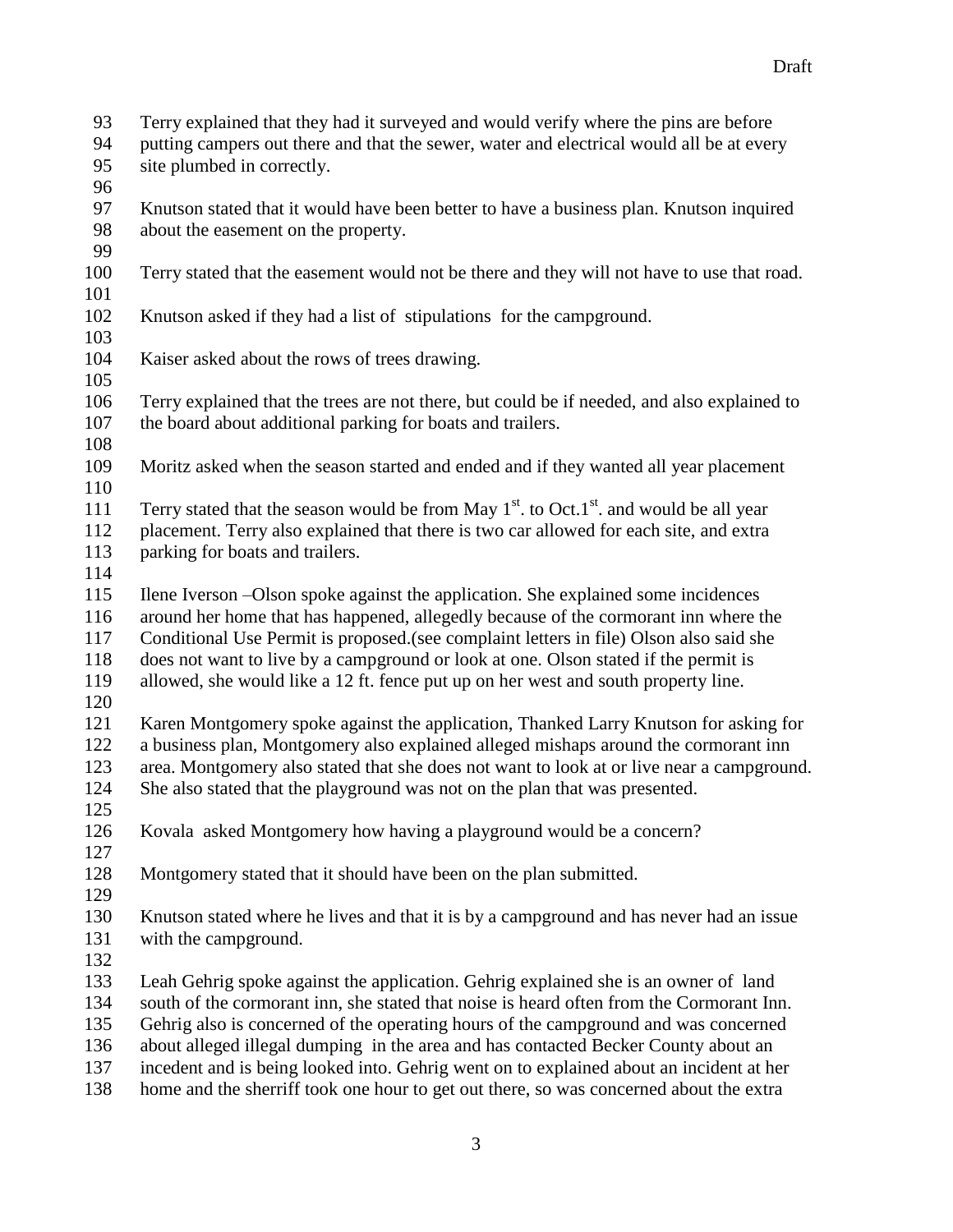- policing that is needed around the area if the application is approved, also stated she does not want to live by a "mini wefest". At this time, testimony was closed. Chairman Bruflodt opened the matter for disussion by the Board. Moritz ask how many people will be allowed at each site, knutson asked if tents were allowed. Terry replied that he is not sure on the rules on that but will eliminate if they have to. Moritz asked if the people leaving from cormorant inn. At 2A.M. are going to be allowed in the campground? Terry stated that they will not be allowed in the campground. The board was concerned of the application as presented and asked Terry if he wanted to table it,and put together a business plan and present it again next month. Terry declined the option. Kaiser made a motion to approve with stipulations,no access to villgage,a screen to the north,a business plan for the commisioners,change from overnight to seasonal and release easement from north to the south. Johnston second. In favor: Kaiser,Johnston,Kovala,knutson. Against: Lien, Thorkildson,Moritz **Motion carried. New Business** 3 **APPLICANT: Anna & Jonas Miller** 17088 Co Hwy 39 Frazee, MN 56544 **Project Location:** 17088 Co Hwy 39 Frazee, MN 56544 **LEGAL LAND DESCRIPTION: Tax ID number:** 33.0238.000 Section 29 Township 139 Range 038 29-139-38 PT SE1/4 NE1/4, NE1/4 SE1/4 LESS: 27.01 AC (-003), LESS 5 AC (-001), LESS 10 AC (-004), LESS 3.85 AC (-002), LESS 1 AC (33-239). **APPLICATION AND DESCRIPTION OF PROJECT:** Request a Conditional Use permit to build a general store. Jonas Miller was present. Jonas explained his application for a Conditional Use Permit to the board for a general store with food, hardware ect. Kovala asked how the parking situation would be. Jonas explained that the parking out there will be very minimal, only a few cars and buggies.
-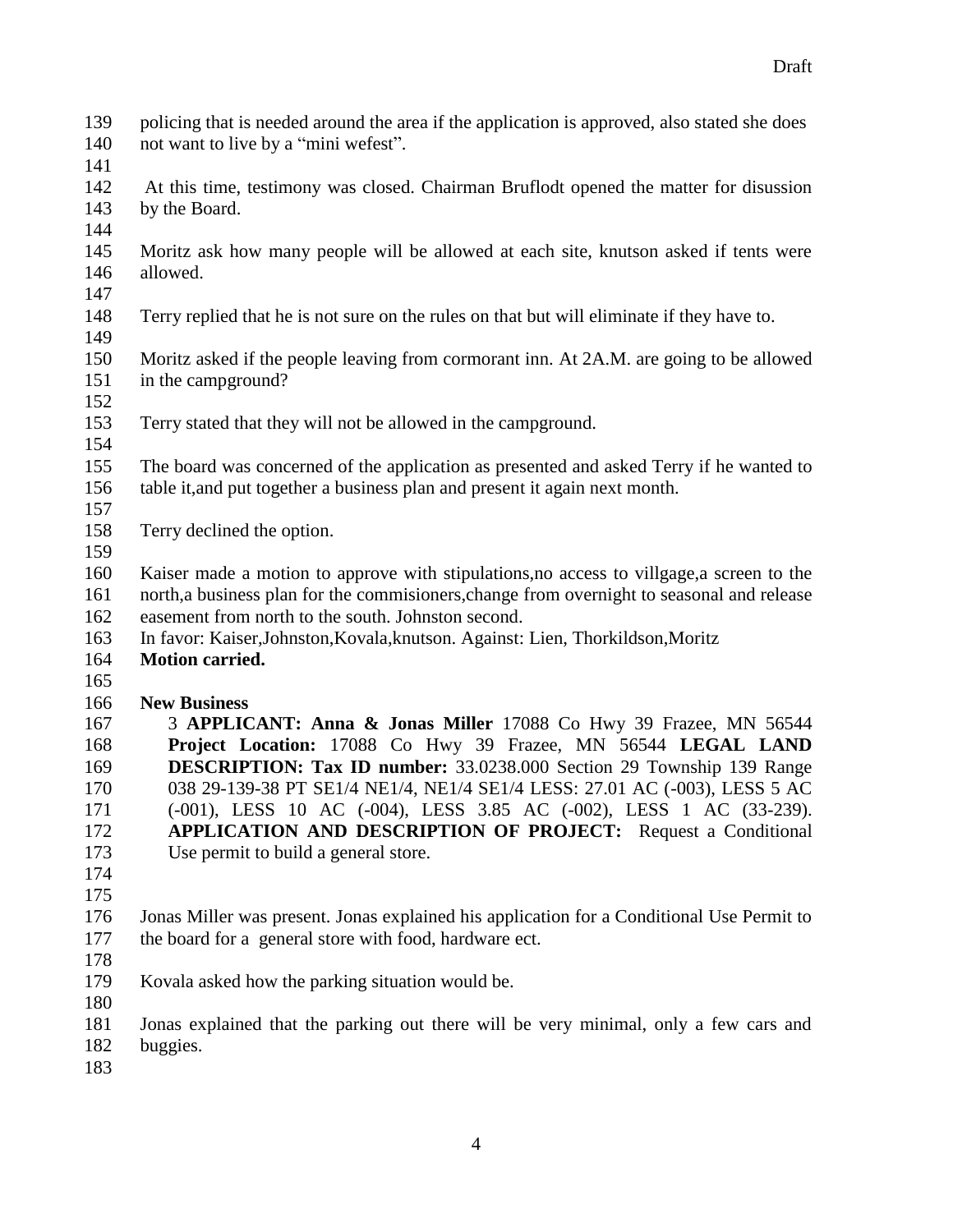No one spoke in favor of the application. No one spoke against the application. There was no written correspondence for or against the application. At this time, testimony was closed. Chairman Bruflodt opened the matter for disussion by the Board. Lien stated that it looks like it meets all Condional Use Permit requirements.

- 
- 
- Lien made a motion to approve as written. Kovala second. **All in favor. Motion carried.**
- 

 **4. APPLICANT: Honor The Earth PO BOX 63 Callaway, MN 56521 Project Location: 49164 Co Hwy 26 Ponsford, MN 56575 LEGAL LAND DESCRIPTION: Tax ID number: 05.0018.001 Section 04 Township 140 Range 037 4-140-37 PT S1/2 NW1/4: COMM W QTR COR SEC 4, E 772.28' TO POB; N 990.09', E 1777.16', S 990.47', W 1777.16' TO POB. APPLICATION AND DESCRIPTION OF PROJECT: Request a Conditional Use permit to convert an existing pole barn into a workshop for assembly of solar thermal air panels.**

 Pam Mahliy was representing Honor The Earth Application. Pam explained to the board the assembly process of the solar panels and how it would not affect properties in the area as far as noise and traffic. 

- Bruflodt asked how many people the business will employ.
- 
- Pam stated that they would employ about 12 people.
- 

 Pat Moran was present inquiring about the application,and what the process is and is it going to affect the property value around the area. Moran also aked if they were going to hire Native Americans.

 Bruflodt stated it should not affect property value around the area.Pam stated that they will be hiring Native Americans.

 

 At this time, testimony was closed. Chairman Bruflodt opened the matter for disussion by the Board.

Kovala said it meets all the requirements of a Conditional Use Permit.

- Kovala made a motion to approve as written. Lien Second. **All in favor. Motion carried.**
- 5. **APPLICANT: Michael & Julie Anderson Authorized Agent Scott Walz** 18060 75th Place Mc Alpin, FL 32062 **Project Location:** Tax ID number: **19.0047.002** State Hwy 59, Detorit Lakes, MN 56501 **LEGAL LAND DESCRIPTION:** Section 04 Township 138 Range 0414-138-41 PT GOVT LOTS 3, 4, PT SE1/4 NW1/4: COMM CTR SEC 4, W 132', TO POB, W 1264.98', N 562.53', NLY 189.65', N 213.97', NWLY 276.08 TO E LN ROW HWY 59, NE AL ROW 1418.15', E 1100.20', S 150.01', E 67.45', S 509.99', E 66', S 1906.08', W 132', S 165' TO POB.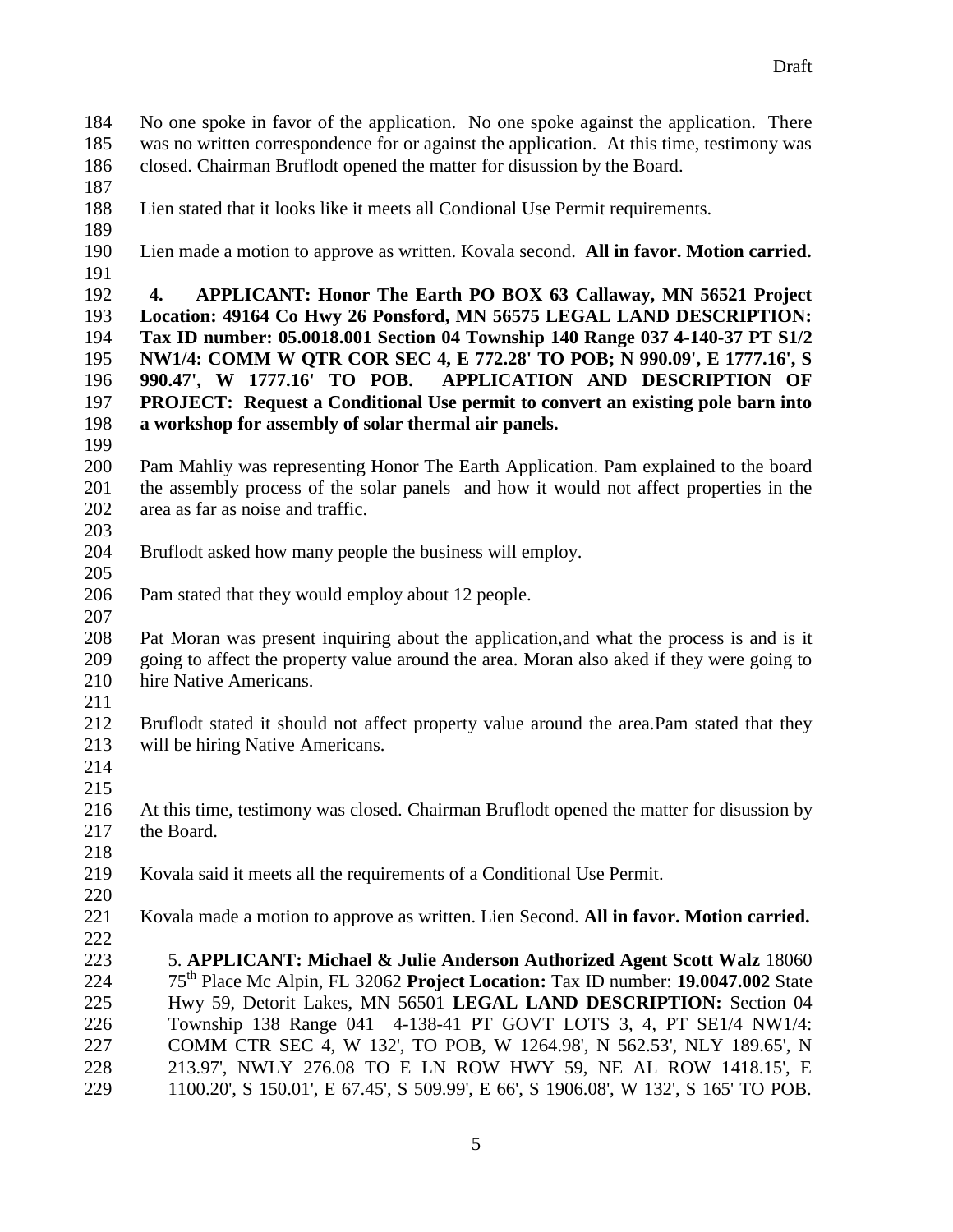**APPLICATION AND DESCRIPTION OF PROJECT:** Request to rezone from 231 residential to Commercial. Scott Walz present on behalf of Micheal and Julie Anderson. Walz explained the change of zone from Residential to Commercial. Kovala asked what they were using for a bridge out to the property. Walz explained they are working with the township, water shed,soil and water to update the Bridge. Janine Snyder spoke about the application.Snyder was asking where the property line and how much noise will be made on the property. Walz Showed Snyder where the property lines are, Bruflodt explained to snyder that this is a change of zone not a Conditional Use Permit, The City Of Detroit Lakes will be permitting what goes on the property. Walz stated that there is an application for storage units. At this time, testimony was closed. Chairman Bruflodt opened the matter for disussion by the Board. Thorkidson approved as Submited. Moritz Second. **All in favor. Motion carried. 6. APPLICANT: Andrew Barker (Barker Family Revocable Living Trust)** 24293 Co. Hwy. 6, Detroit Lakes, MN. **Project Location:** 24293 Co. Hwy. 6, Detroit Lakes, MN. **LEGAL LAND DESCRIPTION:** Tax ID number: **19.1724.000** Section 05 Township 138 Range 041 SubdivisionName RAYMAR EST 1ST ADD Block 001 SubdivisionCd 19089 LOT 2 **APPLICATION AND DESCRIPTION OF PROJECT:** Request a Conditional Use Permit to replace an old timber retaining wall with a boulder wall. Andy Francis spoke on behalf Andrew Barker. Francis explained to the Board the procedure that he was going to use to remove and replace said retaining wall. At this time, testimony was closed. Chairman Bruflodt opened the matter for disussion by the Board. Kaiser approved as Written.Lien Second. **All in favor. Motion carried.** IV. **Other Business**